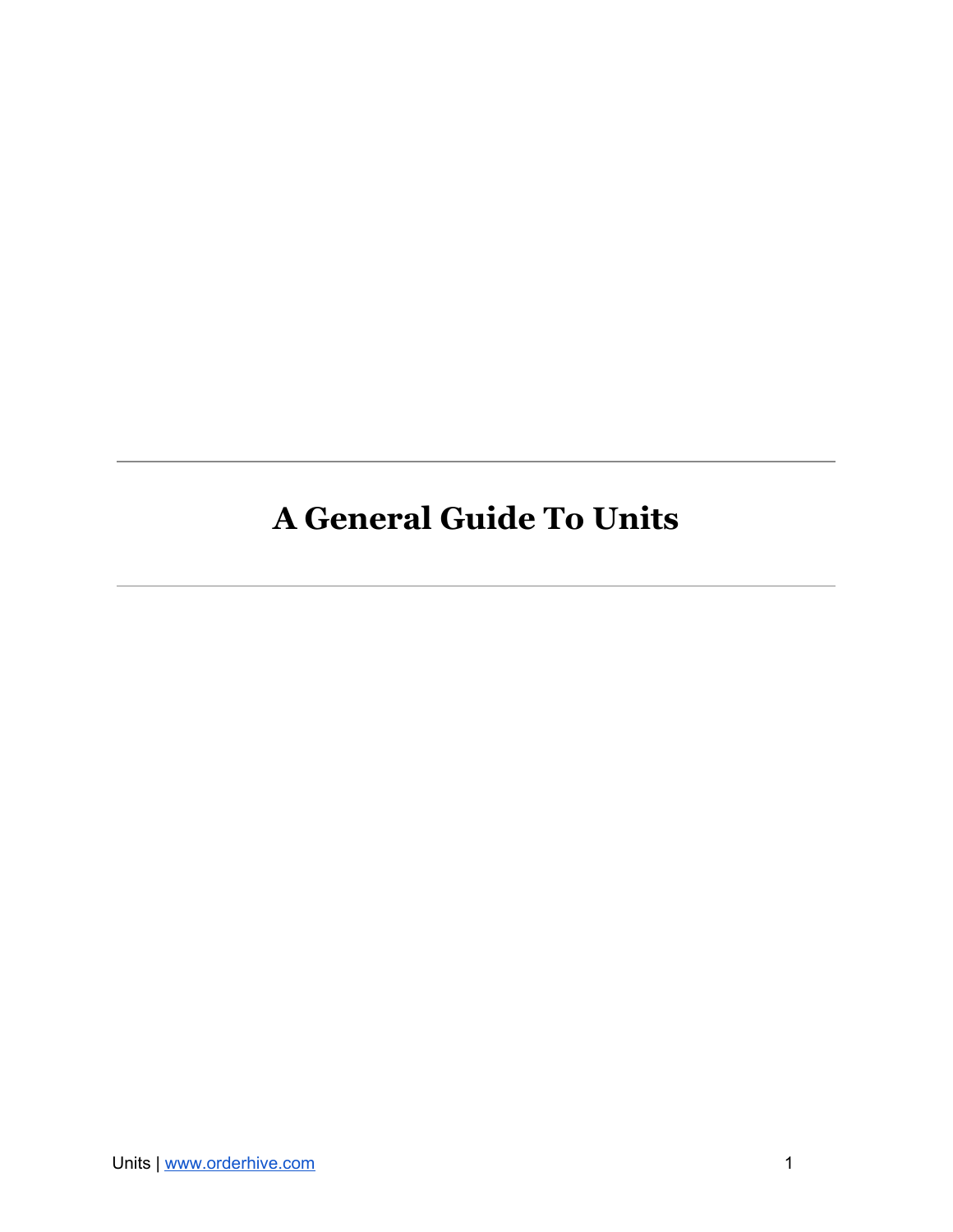| <b>A General Guide To Units</b>                     |                |
|-----------------------------------------------------|----------------|
| What Is The Need Of Defining Units                  | $\overline{4}$ |
| The History Behind Development Of Units             | 5              |
| Case Study: Why They Matter                         | 6              |
| Different Types Of Systems                          | 7              |
| The Impact On Trade And Commerce                    | 8              |
| <b>Importance Of Units For Inventory Management</b> | 9              |
| Wrapping Up                                         | 10             |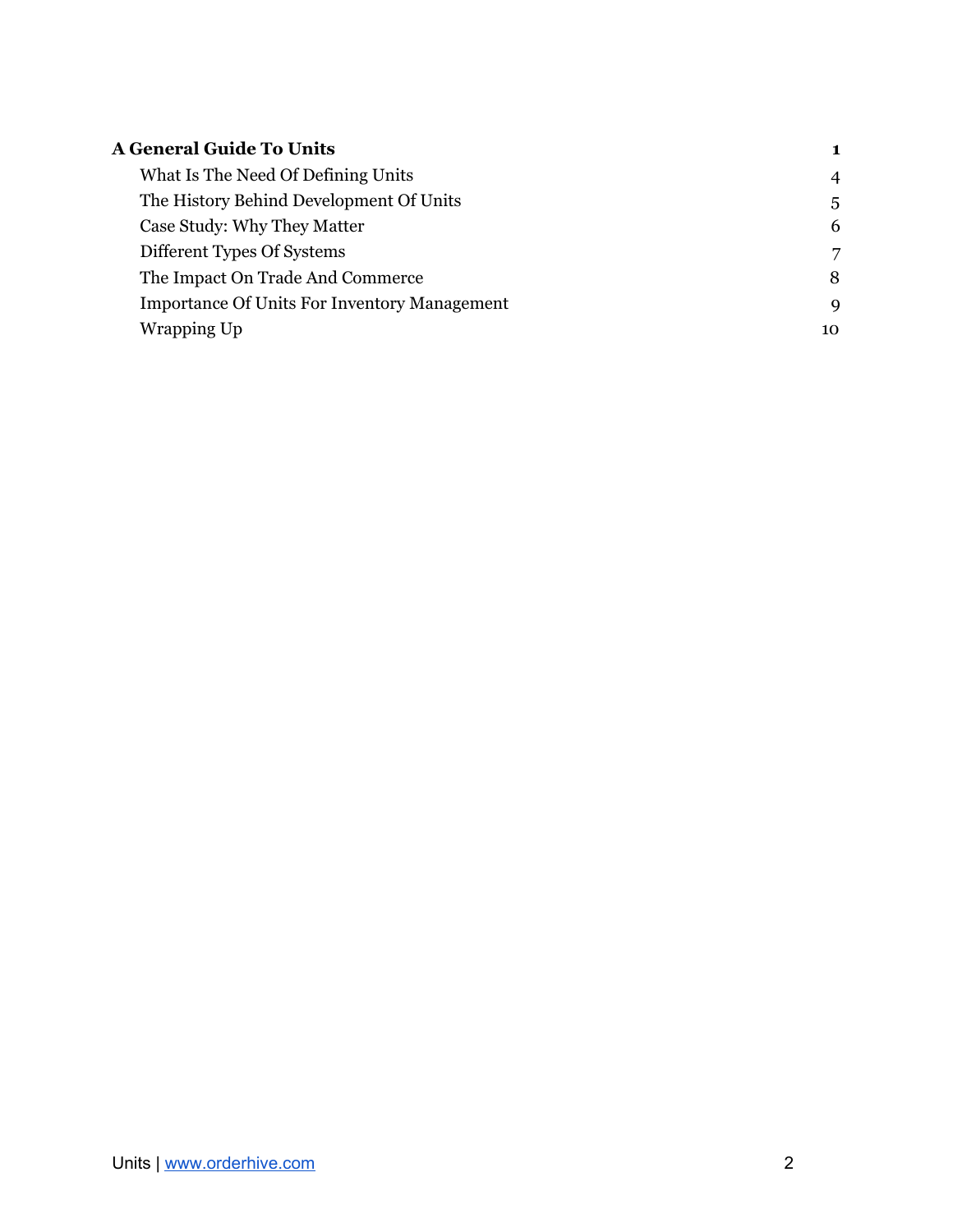

We all use different units for various things, but do you know the science behind them? In fact, they are the basis of every scientific and non-scientific venture made by humanity. Units have played a major role in developing our understanding of the world and formed the basis of our interactions with it. In this article, we will learn about units, its systems, and their importance in the field of inventory [management](https://www.orderhive.com/inventory-management.html?utm_source=Neel&utm_medium=Unit&utm_campaign=PDF).

Hang on to explore the topic below.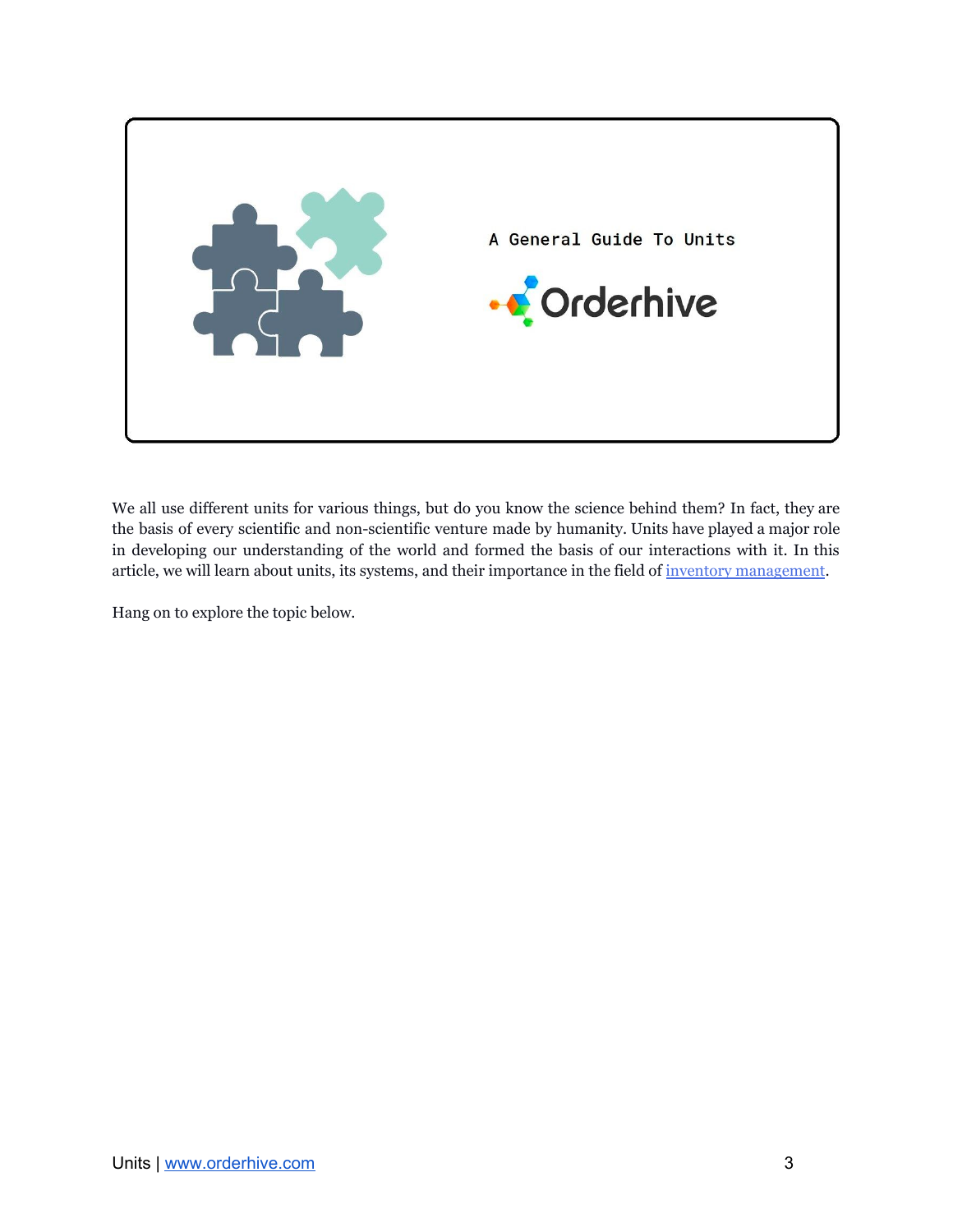### <span id="page-3-0"></span>**What Is The Need Of Defining Units**

The money we use today is also a unit of how much of a given item you can purchase against a fixed amount of gold. Hence, the idea of dividing quantities in definite, measurable, and acceptable standards have supported the spirit of enterprise since the very beginning.

Coming towards the scientific side, we cannot analyze any phenomenon without deriving a relationship between various quantities. For instance, traveling speed is a function of time and distance, which are again measured by referring to fixed standards.

Without having standards for facilitating measurement, our whole lives will get jeopardized. Consider the following scenarios: You are hospitalized, and the doctor announces that you have X time to live owing to illness. What will be your first question? What does "X" mean here, right? Here, you will require a specific quantity to see how far you will go and fix your priorities according to it. The ability to make any decision comes from knowing the "units" related to the process parameters.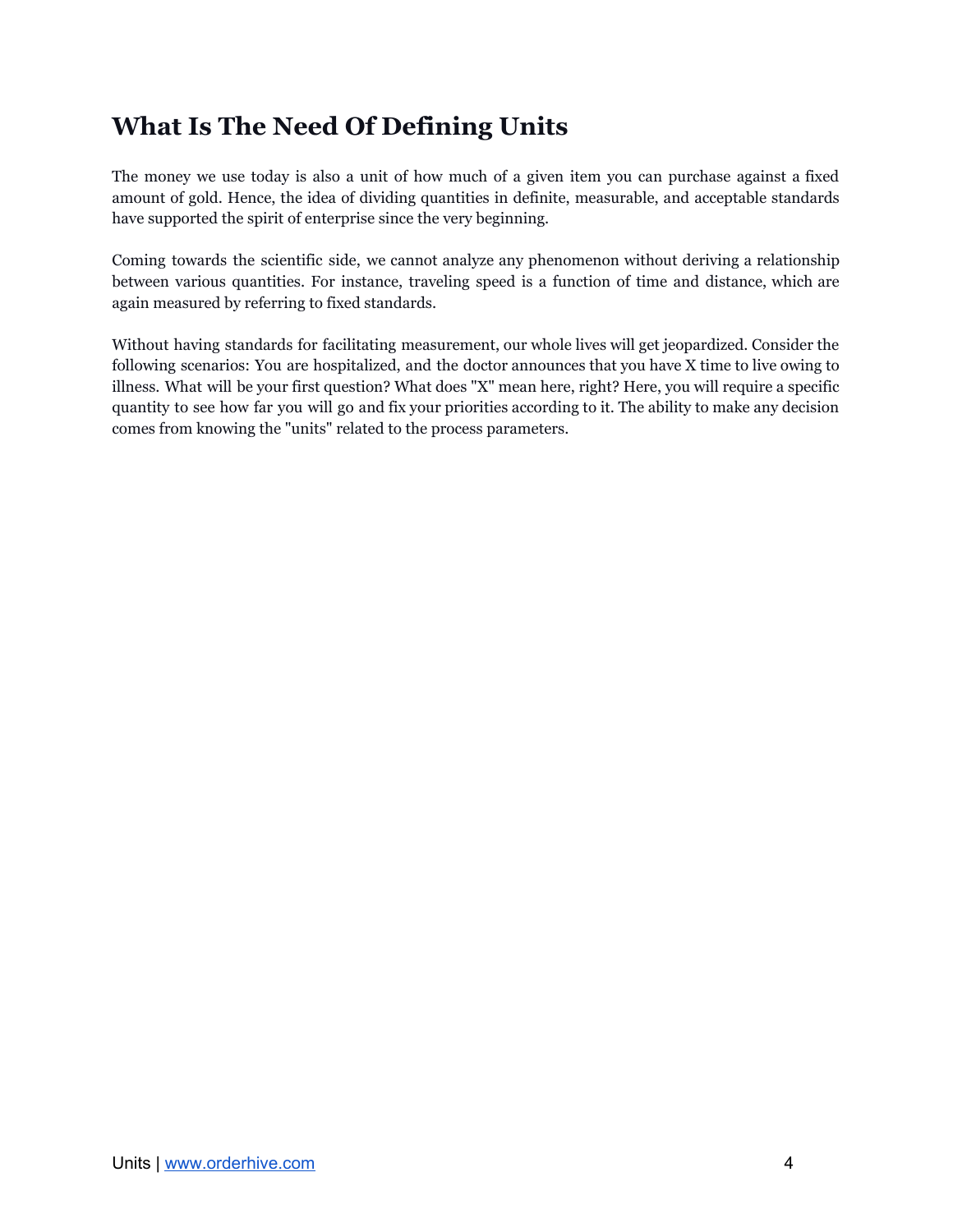#### <span id="page-4-0"></span>**The History Behind Development Of Units**

The very concept of units, in my view, is older than the invention of the wheel. In the prehistoric era, humans might have used some form of "reference quantities" to facilitate the exchange+3 of their particulars. These reference quantities can be considered as the first attempts to form "units" in human history. This may have laid the foundation of the barter system as a tool of exchanging various items on a mutually agreeable basis.

Different civilizations had developed unique systems in isolation with each other. These units would also have played a major role in defining the social structures and creating interdependency. I find that without such "units" of exchange, the very idea of society wouldn't have evolved to this extent. The other [primates](https://www.sciencedaily.com/releases/2009/06/090608095044.htm) also indulge in basic forms of trading. Units have thus contributed to our tendency to form groups.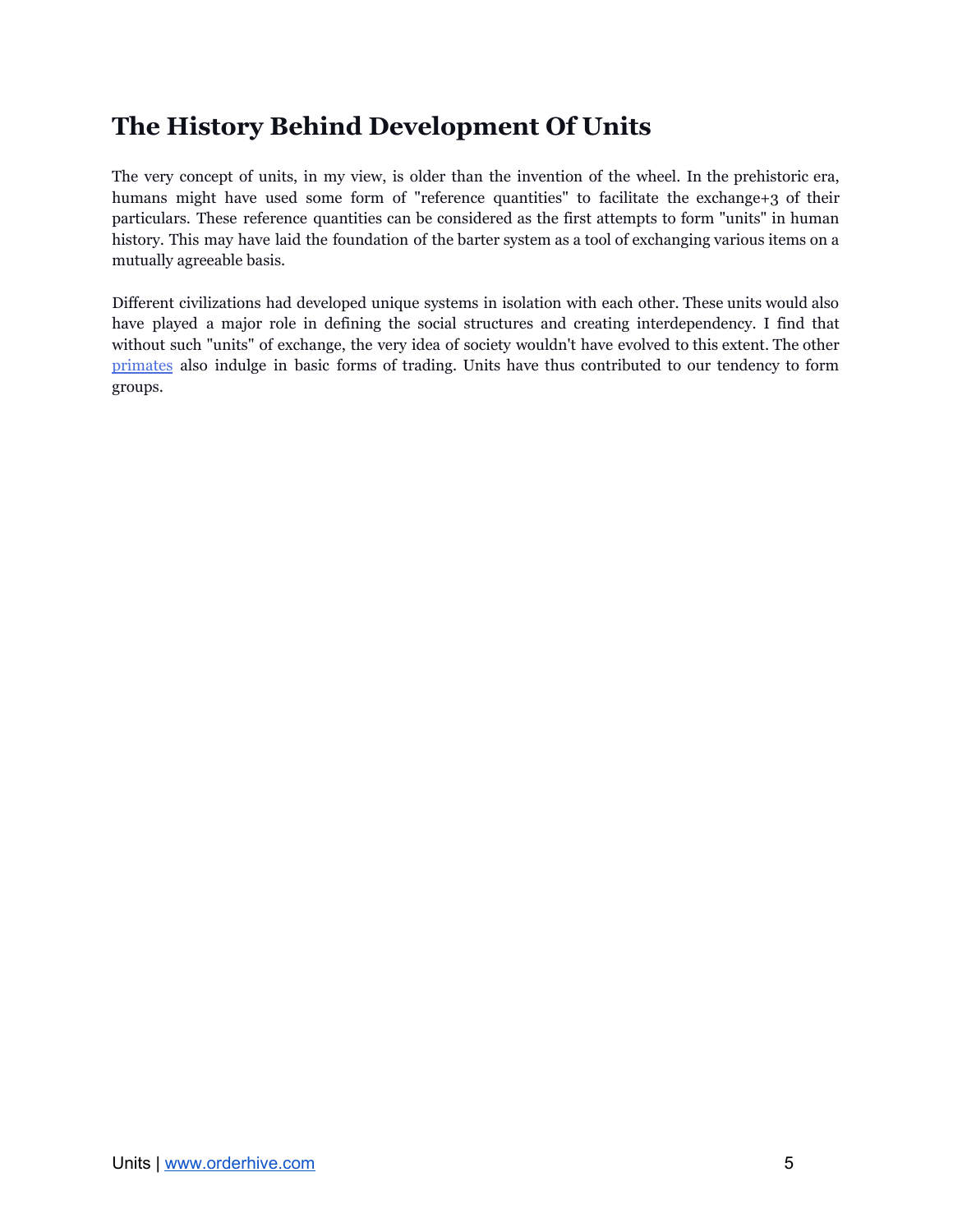#### <span id="page-5-0"></span>**Case Study: Why They Matter**

To understand the importance of units, let us refer to a famous case study. NASA built the Mars Climate Orbiter in '98 to study the atmospheric conditions of our red neighbor. The \$125 million projects crashed only a day before its due success celebrations because of the faulty units used. Yes, you read it right. The reason behind this blunder is that the two teams involved Lockheed Martin Astronautics, Colorado, and the Jet Propulsion Laboratory (JPL) didn't use the same systems of units. JPL used the metric system while the former was working in the imperial system. They failed to check this fact, and this led to the orbiter getting lost in the translation between the two systems, as it ultimately succumbed to the calculation failures.

When they say accountability, they mean surveillance and standardization. -Marc [Lamont](http://www.marclamonthill.com/about) Hill

I believe that this incident is substantial enough for all of us to recognize possible threats when we work with multiple organizations. For instance, if your company is dealing with chemical supplies, you have to confirm the standard unit of measurement correctly when working with foreign clients. It is because of the fact that your company might use gallons as the standard for packaging and production purposes while the client will demand delivery in metric-friendly packaging. Such instances can be avoided by conveying details properly.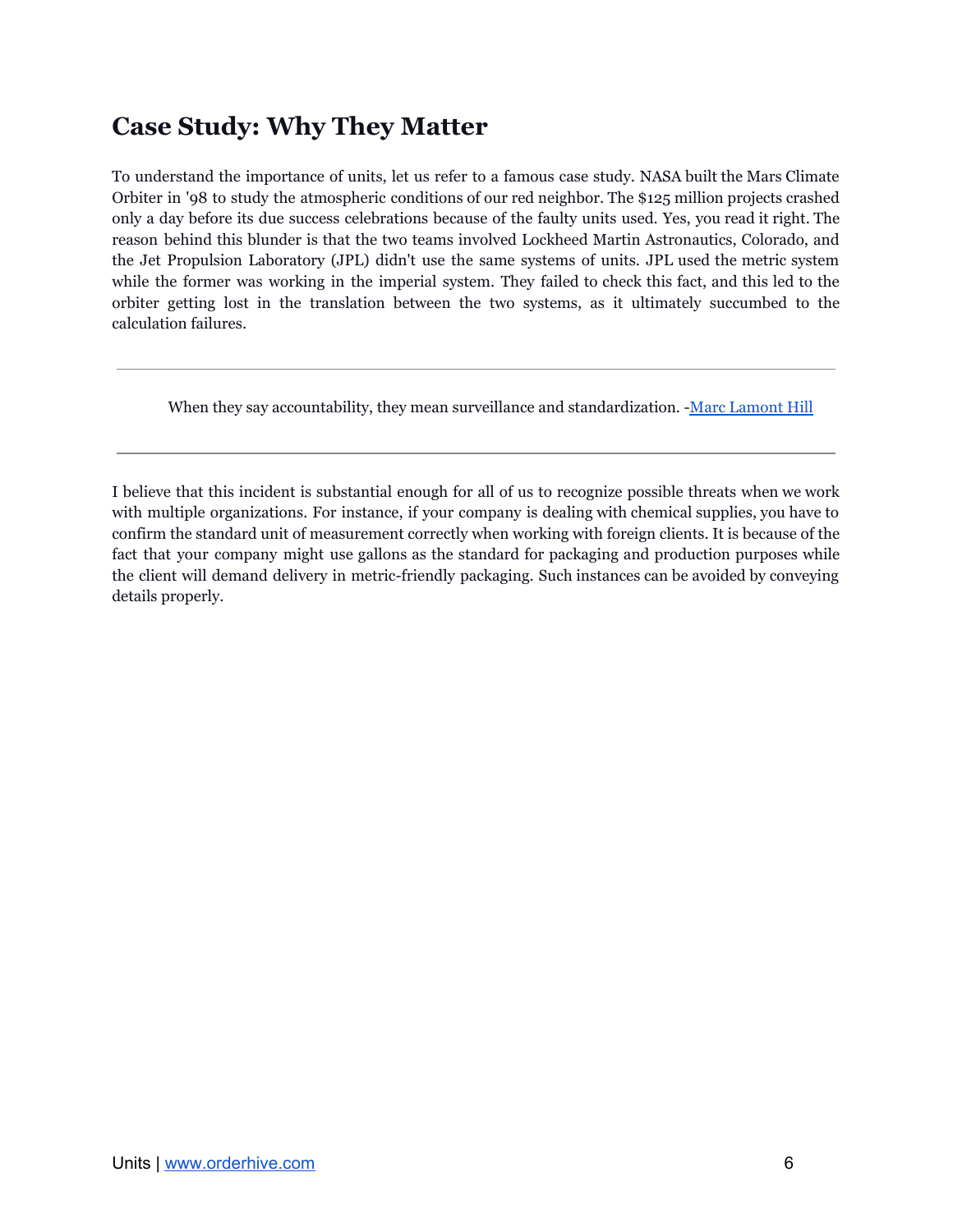## <span id="page-6-0"></span>**Different Types Of Systems**

Have you ever noticed that like dialects and folk dresses, every region has a specific unit for measuring things? This is pretty natural as there were no modes of communication available to the ancient people. All of them might have developed their units independently to serve the same purposes but never shared it with their counterparts. In the modern era, too, such a difference exists, and I am listing down the various systems of measurement used today.

| <b>MKS</b>       | Meter, Kilogram,<br>Second  | It is an early standard that is closely related to the metric system and<br>is limited to commerce along with basic mechanics.                                                                   |
|------------------|-----------------------------|--------------------------------------------------------------------------------------------------------------------------------------------------------------------------------------------------|
| <b>CGS</b>       | Centimetre. Gram,<br>Second | It was developed along with the MKS system, but it doesn't comply<br>with the SI standards.                                                                                                      |
| Metric           | Meter, Kilogram,<br>Second  | It is inspired by the French attempt to standardize units and laid the<br>foundation of the modern SI system.                                                                                    |
| English<br>(FPS) | Foot, Pound,<br>Second      | Used by Britain, some states in the USA, and other commonwealth<br>nations.                                                                                                                      |
| <b>SI</b>        | Meter, Kilogram,<br>Second  | Système International des Unités (It is allowed to translate it in any<br>language, but the abbreviation shall remain SI.) It is recognized<br>globally and is suitable for international trade. |

Ford Model T succeeded because of standardized parts, processes, and production. [\(Source](https://www.independent.co.uk/life-style/motoring/features/model-t-ford-the-car-that-changed-our-world-790395.html))

Apart from them, natural systems i.e., atomic units, were developed to study nuclear physics. Among all of them, SI is the most widely recognized configuration as it is used for overseas trade and commerce. As you can see, all of them are fundamental quantities. They form the basis of advanced analysis by establishing an interrelation among each other. For instance, the volumetric flow, which is defined as the total volume of a given fluid flowing during a unit time interval, is a derived quantity. Other units like candela use relatively new units in combination with the classical ones.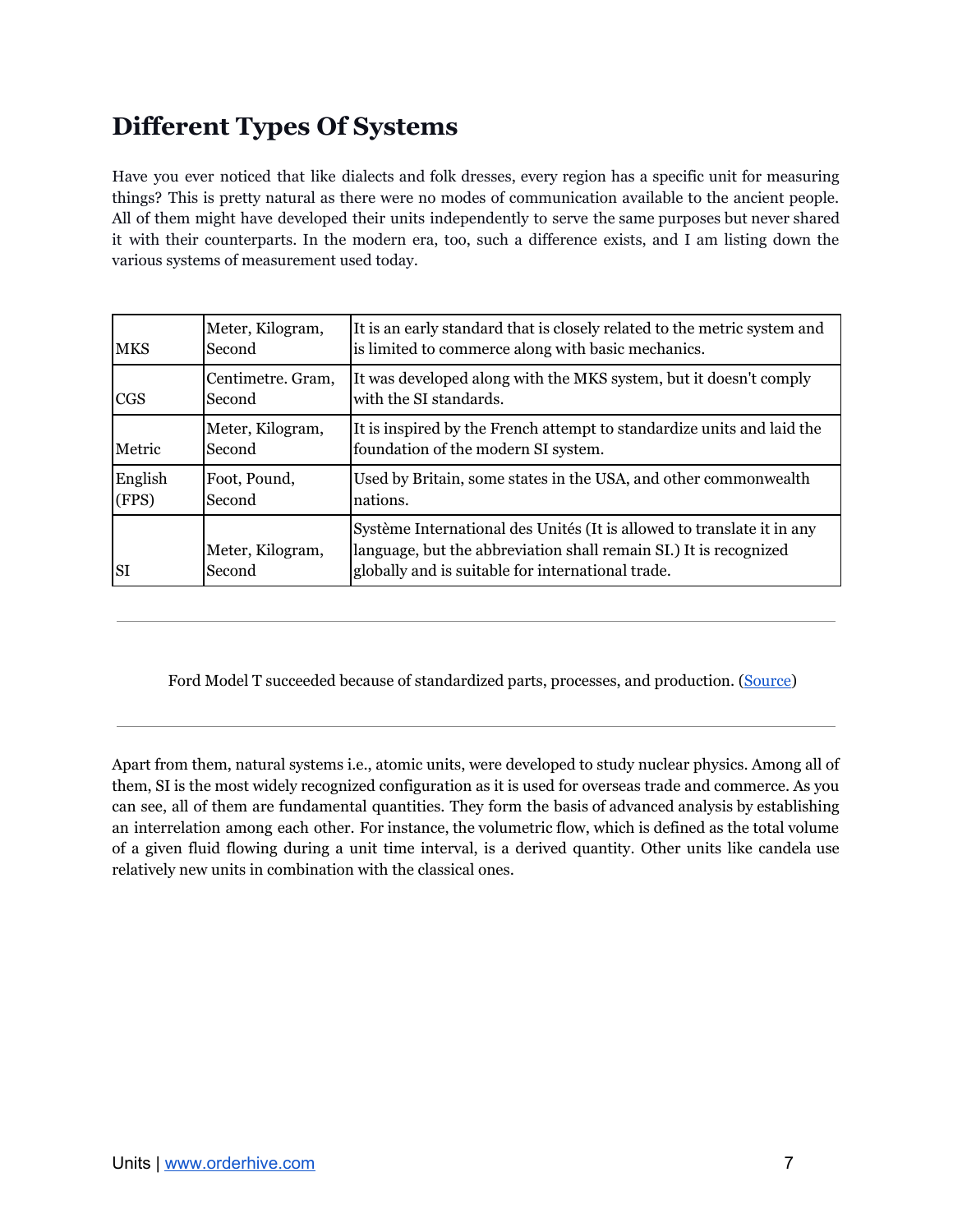#### <span id="page-7-0"></span>**The Impact On Trade And Commerce**

There are two basic concerns for businesses when it comes to operating in multiple conventions: interpretation and interoperability. Look at the image below:



Suppose you are a custom bike manufacturer, and the engines you fit in your bikes are measured in cubic inches. In case a client wants to put a specific accessory that is compatible with only SI system-based technology or wants to import it in their country with SI only policy, you will encounter numerous problems. This is because they will have pollution control norms, taxation policies regarding the import of vehicles, and licensing laws that only acknowledge capacity in cubic centimeters.

The above example might only be limited to some cases, but the overall trade and commerce scenario revolves around them. In essence, the international and national bodies ensure that the standard decided in their company is uniform throughout. This is because any alterations can cause massive losses to either of the parties involved in the trade, even if it happens accidentally. On the other hand, fraudulent practices are also a major challenge, especially when consumers are concerned. FMCG goods and other commodities are heavily regulated by the local bodies for ensuring fair business practices.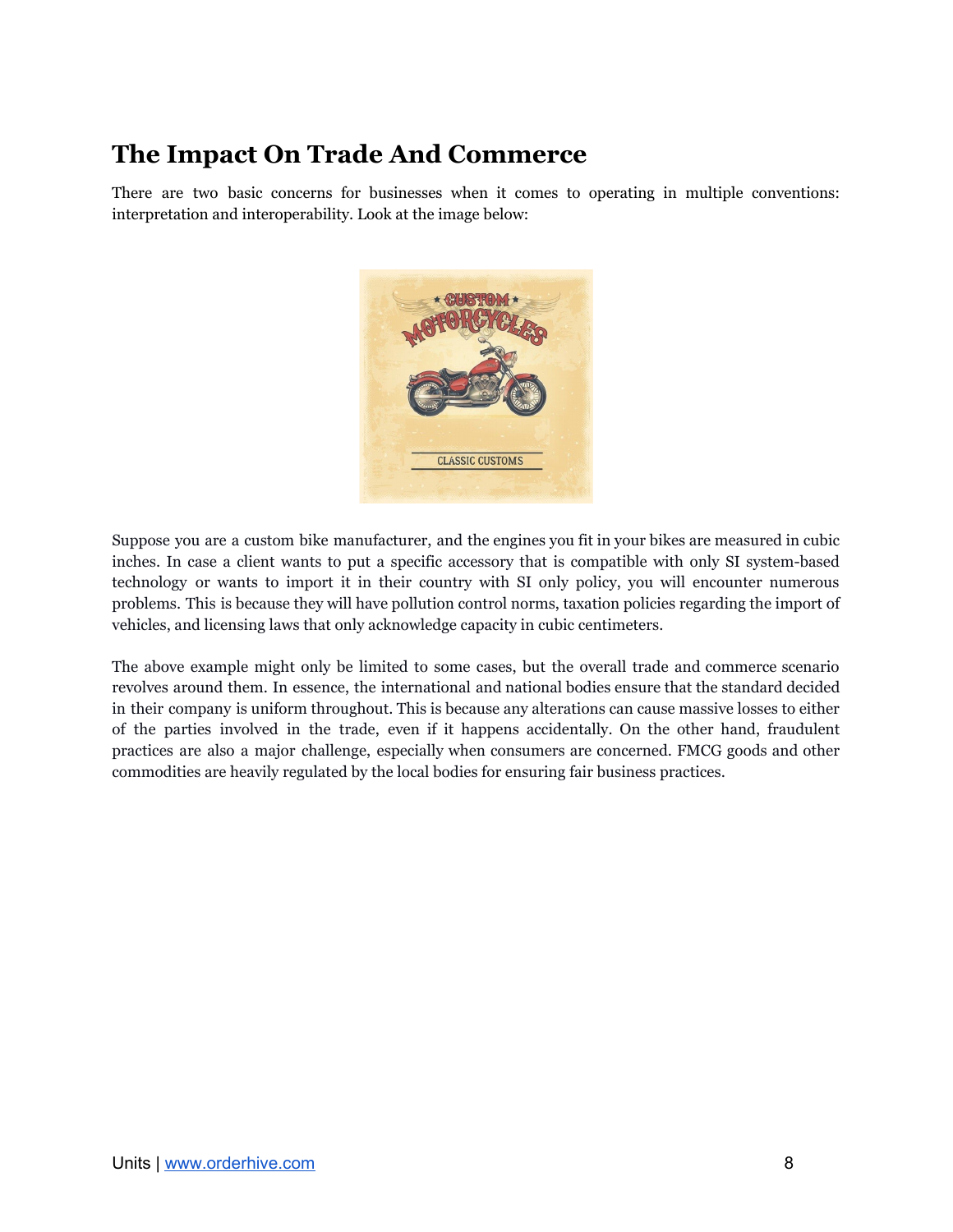#### <span id="page-8-0"></span>**Importance Of Units For Inventory Management**

When we talk in terms of inventory management, the conventional idea of units isn't applicable in most cases. For a company producing tens of thousands of small identical parts like washers, the units will be very different than the commonly accepted ones. The sheet metal used as raw material is measured in tonnes, and the washers are sold in packings of kilograms to the wholesale suppliers. On the other hand, retail clients will purchase them on a price per piece basis. Thus, at each stage of the supply chain, the unit of measurement is changed to provide a convenient medium of economic exchange.

For the companies that sell identical products through multiple channels like in e-commerce, using normal units is never feasible. They have to define custom units known as SKU (Stock Keeping Unit), and online retailing platforms like Amazon have also made it mandatory to do so. An example of an SKU is given below:



Here, the t-shirt is given an SKU where the first letter(s) denotes color; second means the size (medium), third denotes type (round neck), fourth denotes fashion (t-shirt), fifth and sixth indicate the season and year of manufacturing respectively.

Creating and maintaining stock keeping units is very crucial to the success of your business as it safeguards against both overselling and underselling. Failing to do so will often create situations where you order the same supplies despite having them and ending up with unsold stock. You can also face the risk of not being able to supply goods when in demand due to a lack of proper data and duplication. Dropshipping is one of the highly vulnerable areas as you can end up selling things you have sold on other platforms. Most of the inventory management software solutions emphasize SKUs and multi-channel integration as core functionality.